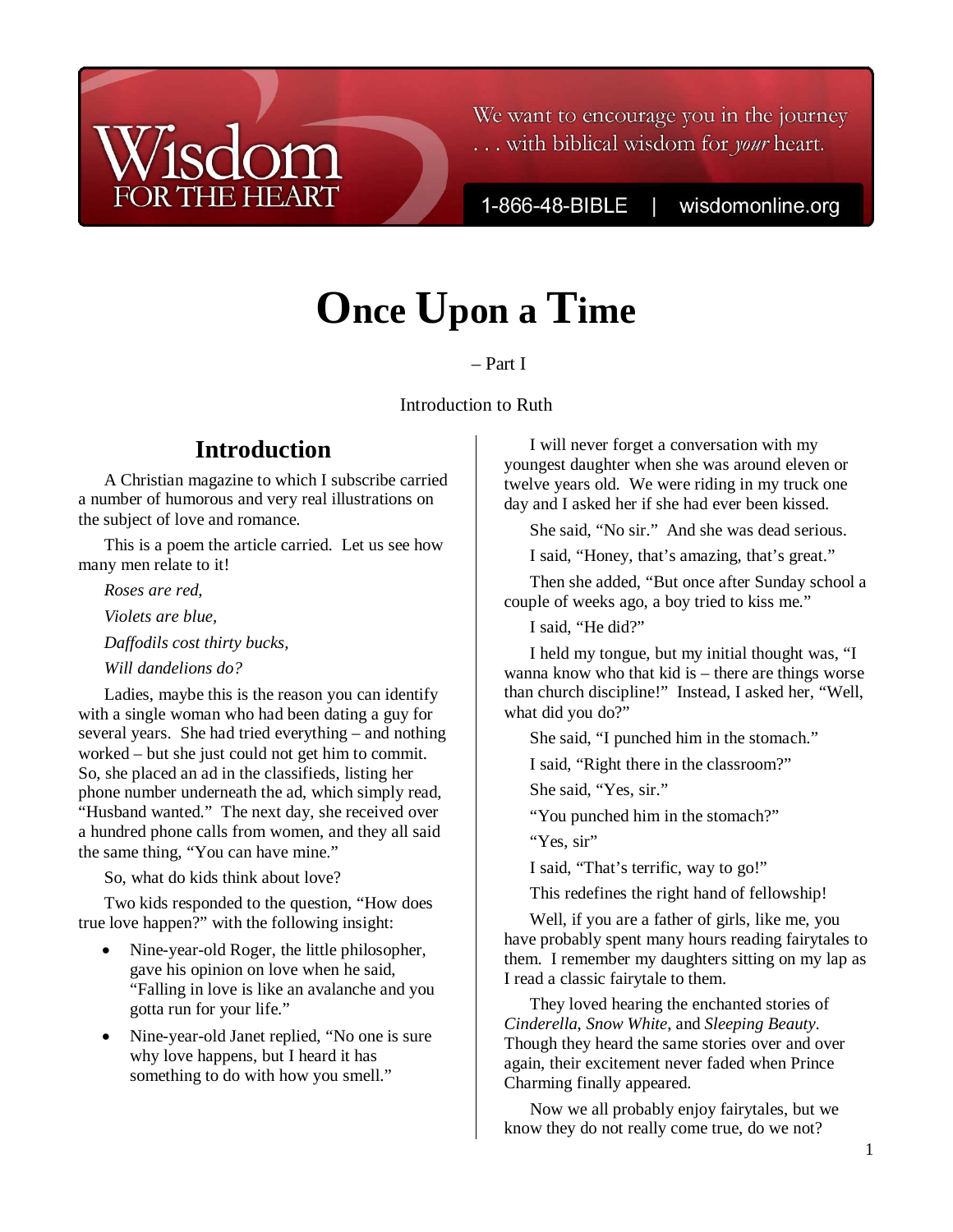However, one tale did come true. And it has all the elements of an instant classic – a depressed and angry stepmother, a beautiful but poor damsel in distress, and a wealthy prince to save the day.

J. Vernon McGee wrote, "This reads like a novel, but it is not fiction."<sup>i</sup>

This tale is for real. There is no evidence in this love story of a poisonous apple, a wicked witch, or a glass slipper. All of that stuff is make-believe.

This is for real. There will be plenty of evidence that God's hand is at work behind the scenes, arranging all the details so that the damsel in distress would be rescued at just the right time, in just the right way, by just the right man.

This powerful little book that tells this tale is only four chapters long and can easily be read in less than thirty minutes.

There are some who believe this little book was written by an anonymous author and others who find good reason to believe it was written by the prophet Samuel.<sup>ii</sup>

We cannot know for sure, but Jewish tradition dating back centuries considers Samuel to be the author of this little love story.

There are six action-packed, emotion-filled scenes in this dramatic tale of true love.

In fact, just the opening few words of verse 1, *"Now it came about in the days when…"* sound a lot like, "Once upon a time, long, long ago," does it not?

Before we turn too many pages, let me give several reasons why God preserved this twenty-minute love story in our Bibles. Each of these will deepen our appreciation of the truths embedded in the book of Ruth.

## **The Book of Ruth – Why Did God Preserve It?**

#### **1. One of the first reasons the book of Ruth is provided by God in His word is to demonstrate the gospel of grace.**

You might miss the richness of this truth as you read the story.

In the Hebrew culture, Ruth was one of five scrolls that would be read annually at a festival. Among the other scrolls that were read annually were Esther, at the Feast of Purim, Ecclesiastes, at the Feast of Tabernacles, and then, Ruth would be read at the Feast of Weeks, also known as Pentecost.<sup>111</sup>

It is more than coincidence that the love story of a kinsman redeemer who would win his bride would be read at the Feast of Pentecost – and centuries later, on the day of Pentecost, *the* Kinsman Redeemer would initiate the redeeming of His bride as the bride of Christ, and the church is created on this day. It is the work of grace then and now.

In this story, there is a Gentile girl, a descendant of Moab, condemned by the law, forbidden to worship in the temple of God under the law which declared,

#### *No Ammonite or Moabite shall enter the assembly of the Lord . . . (Deuteronomy 23:3)*

Yet, this girl gives herself to Boaz, asking him to redeem her, which has a fascinating parallel to our own salvation. He redeemed her, not because she met the requirements of the law, but because of his grace – she was "saved".

- The law said, "You can't"; grace said, "You can."
- The law said, "Keep out"; grace said, "Welcome in."

This leads to another reason for preserving this love story. The book of Ruth not only demonstrates the gospel of grace, but something more.

#### **2. A second reason the book of Ruth is preserved by God is to illustrate the love of Christ for His church.**

The book of Ruth provides the only detailed example in the Bible of a "Goel" – a kinsman redeemer.

The Law of Moses allowed for a near relative or kinsman to marry the widow of a deceased relative in order to provide everything she needed, including an heir to his estate.

It was not that just any man could marry the widow – he had to be a relative of the family. The closest family member had the right of first refusal, as we will discover later in our study.

Boaz was related to Naomi's husband and could legally redeem Ruth if he chose to do so. As a result, he becomes an illustration of Jesus Christ and His love for the bride.

In this we discover one of the reasons for the incarnation of God the Son. He became a human being – a relative of the human race – now able to redeem the bride.

This is what Paul meant when he wrote to the Galatians,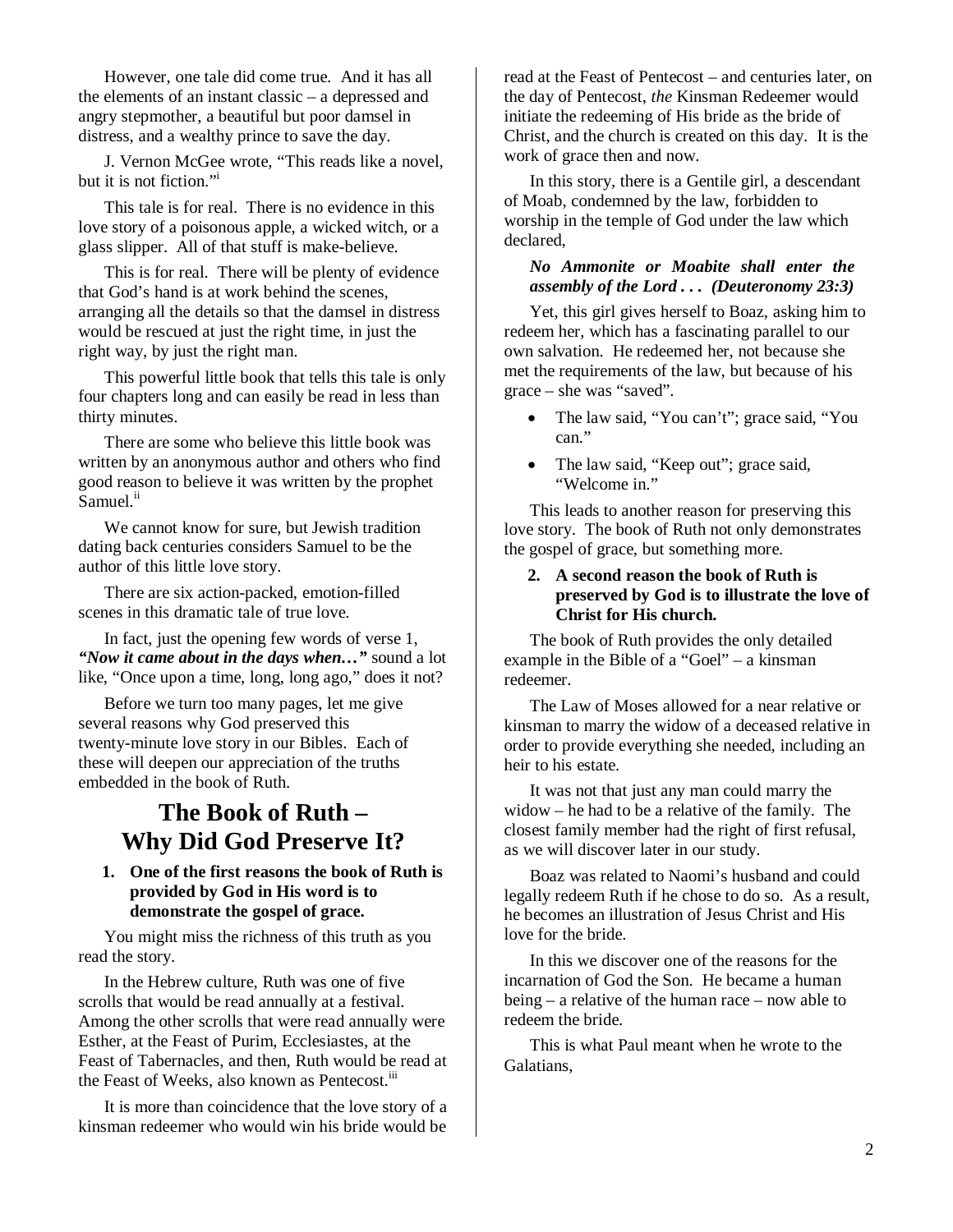*. . . when the fullness of the time came, God sent forth His Son, made of a woman, born under the Law,* 

*so that He might redeem those who were under the Law . . .* 

#### *(Galatians 4:4-5)*

Furthermore, Boaz was not responsible for the bankruptcy of Ruth's estate. Likewise, Jesus Christ was not responsible for the sinful bankruptcy of the human race, yet . . .

#### *. . . He Himself bore our sins in His body on the cross, so that we might die to sin and live to righteousness . . . (I Peter 2:24)*

Consider also the fact that Boaz could have chosen to select a more eligible bride, untouched by sin and uncondemned by the Law of Moses. In the same way, Christ chose to redeem us . . .

#### *. . . while we were yet sinners . . . (Romans 5:8)*

Also, just as Boaz had to be wealthy enough to buy the estate of Elimelech, our Lord gave us . . .

#### *. . . redemption through His blood . . . according to the riches of His grace (Ephesians 1:7)*

The legal tender of Boaz was money; the legal tender of Christ was His life's blood.

However, mark in your mind that this transaction was neither cold nor emotionless.

If you have read this love story before, you know the way the tension builds and builds until you find yourself saying to the other potential kinsman redeemer, "Don't buy the land! Don't say, 'Yes!' Boaz loves her." And you can sense that Boaz is about to jump out of his skin when that man says to him, "Tell you what, you can have the land and you can redeem Ruth!"

How absolutely thrilling this is! And you know, as you have been led from one dramatic scene to the next, that at this point, Boaz can hardly contain his joy. This is the joy of a man who has just proposed and she said, "Yes!"

Guys, up to that point in your life, this was the greatest moment of joy you had ever experienced – amen?

Amen! You are such quick learners!

Jesus Christ is not saying, "Okay, I'll take Stephen and Marsha . . . yeah, okay, I'll take Don and Kay . . . yeah, I guess they'll do."

Oh no. The redemption of one sinner is cause for celebration and joy in and among the hosts of heaven (Luke 15:10).

When did election, the awakening of redeemed sinners, and the calling of sinners to join the bridal party become just some cold emotionless transaction with our Savior?

More than likely it comes out of our theological past. Writers like Jonathan Edwards, in the *History of Redemption*, and Stuart Robinson, in *Discourses of Redemption*, entirely omitted any reference to the book of Ruth, even though they were tracing the history of redemption through the Old Testament. They got the concept right, but they missed the passion.

J. Vernon McGee wrote that this method of writing brought redemption to mean a cold business transaction. A thousand times no! Redemption is the love story of a Kinsman who neither counted the cost nor figured up the profit and loss, but for joy paid an exorbitant price for one that He loved.<sup>iv</sup>

McGee went on to make this comment: "The book of Ruth declares that redemption is not a business transaction but a love [story]."<sup>v</sup>

The book of Ruth not only demonstrates the work of grace and the love of Christ, but even more.

#### **3. A third reason the book of Ruth is included by God in His word for us is to defend the lineage of Jesus Christ.**

The book of Ruth provides a clear line between David and Judah – the line of the coming King. In fact, the last genealogy between David and Jesus Christ, providing the link between David and ultimately Jesus Christ, is the genealogical table found at the end of Ruth.

Ruth's genealogy will be brought over and used by both Matthew and Luke in their genealogies of Jesus Christ.

So critical is the link that Ruth provides in her genealogical table, that Old Testament scholars Keil and Delitzsch believe it is the primary reason the book of Ruth was recorded.<sup>vi</sup>

This is believed for good reason – it is the singular book of Ruth that gives Matthew and Luke enough information to prove that Jesus Christ is a descendant of the royal line of David.

Let me make one more comment on this point. We will discover in the genealogical record that Boaz's Gentile mother, Rahab the harlot, did not just marry any Jewish man – she married a man from the line of Judah.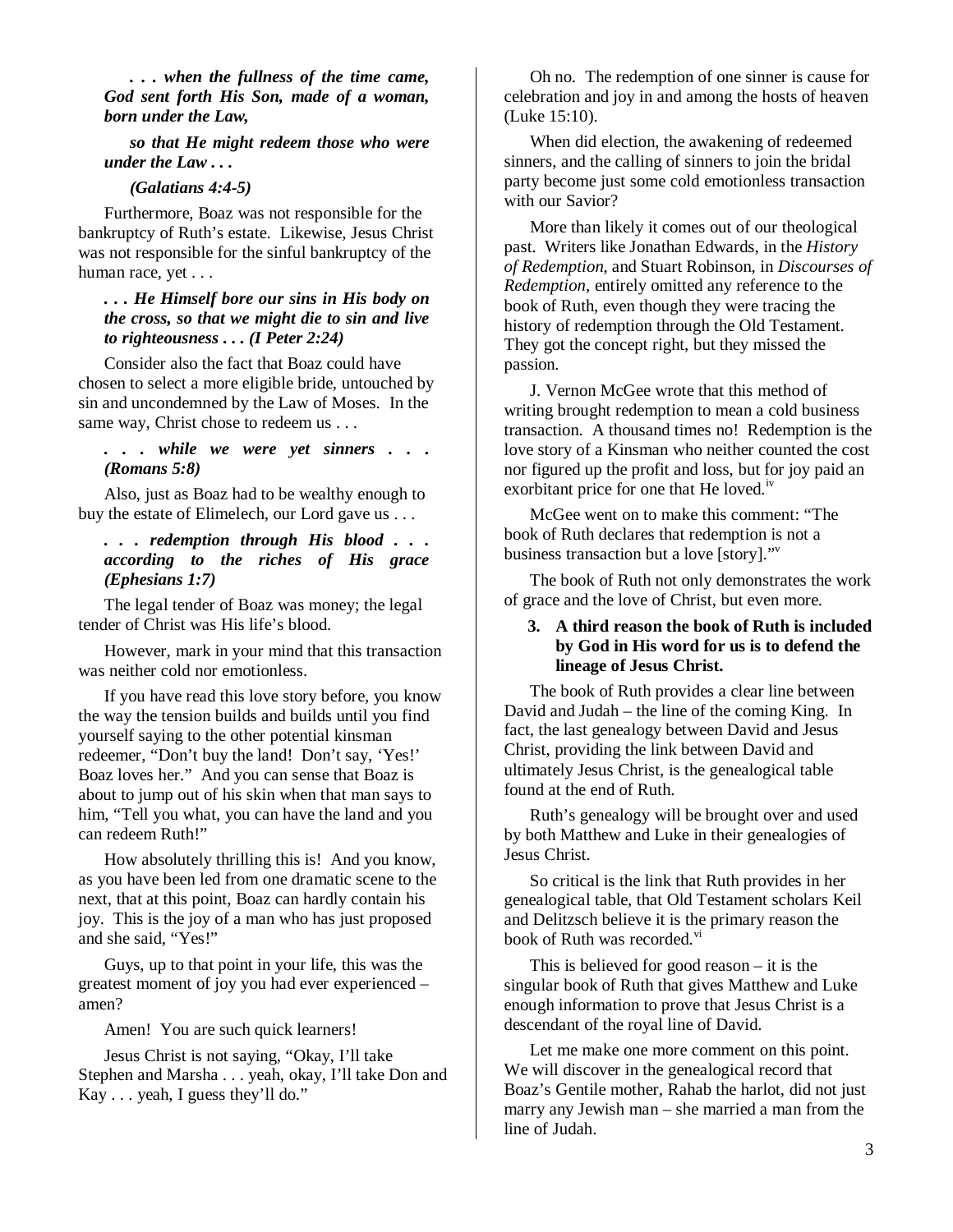In the same way, Jesus Christ, who married His bride, the church, is not only a member of the ruling line, He is the final High King.

The book of Ruth demonstrates the grace of God; illustrates the love of Christ for His church; defends the lineage of Jesus Christ as a literal descendant of David. We also have another reason for the book.

#### **4. The fourth reason for the preservation of the book of Ruth is that it is proof that godly living can take place in an ungodly culture.**

This fairytale that really comes true begins with the word "And" or "Now," depending on the translation. It is a continuation of the books of the Judges. Ruth 1:1 begins,

#### *Now it came about in the days when the judges governed . . .*

What kind of days were they? What was it like to live during the days of the judges?

All we have to do is look across the page at the last verse in the book of Judges, which reads,

#### *In those days there was no king in Israel; everyone did what was right in his own eyes. (Judges 21:25)*

This immediately informs us that the beautiful love story of Boaz and Ruth will shine against the troubled, sinful, "anything goes," immoral backdrop of its time.

One author wrote that the book of Ruth is a pearl in the pig pen of the judges. $\frac{v}{u}$ 

These are the dark days of the judges when everyone did that which was right in their own eyes.

You might come to the conclusion, after reading the book of Ruth, that this was a great time to be a follower of God; that all men were kind to women and women were discreet and respectful toward men. You might get the impression that all landowners cared about their employees and money was used to help the needy.

Nothing could be further from the truth – which makes the pure love story of Boaz and Ruth all the more remarkable.

What were days of the judges like? They included the lowest points in the history of Israel, for starters – division, cruelty, apostasy, civil war, and national disgrace.<sup>viii</sup>

Now, based on clues we will not go into, Old Testament scholars believe Boaz was a contemporary of Gideon and that they probably knew one another.

However, Gideon's biography goes from good to bad. He eventually married a number of women, who bore seventy sons that would be assassinated in cold blood as soon as Gideon dies (Judges 8 and 9).

There is the judge named Samson whose life was one fornication after another until he sold his soul to his latest mistress named Delilah. She discovered his secret and cut off his hair one night, and the Philistines captured him and put out his eyes (Judges 16). There goes one of the judges.

Then, there is the unbelievable horror story of the Levite who took a mistress from none other than the town of Bethlehem. He traveled to Ephraim where she was gang raped and killed by Israelites (Judges 19). The story spread throughout the entire Jewish world.

This was front page news in the Bethlehem Times. These were the days of the judges.

There were no easier times to find a spouse, raise a family, and live for God than today. Yet, in the lives of Boaz and Ruth, we see:

- the sanctuary of a godly home;
- the commitment to humble service to those in need;
- the description of godly manhood that shepherds a family;
- the presentation of godly womanhood that pursues a virtuous life;
- the sanctity of the marriage vow;
- the high standards for marriage and fidelity, even in the days of the judges when mistresses were as common as wives.

These were the dark days of the judges – and this is the shining testimony of Boaz and Ruth.

- It is possible to live a godly life in the midst of an ungodly culture.
- It is possible to be pure when surrounded with impurity.
- It is possible to not have a culture rewrite our character – but for our character to influence our culture.

The book of Ruth is a demonstration of the grace of God; an illustration of the love of Christ, the proof of Christ's lineage; the proof that godliness is possible even in ungodly times, and one more.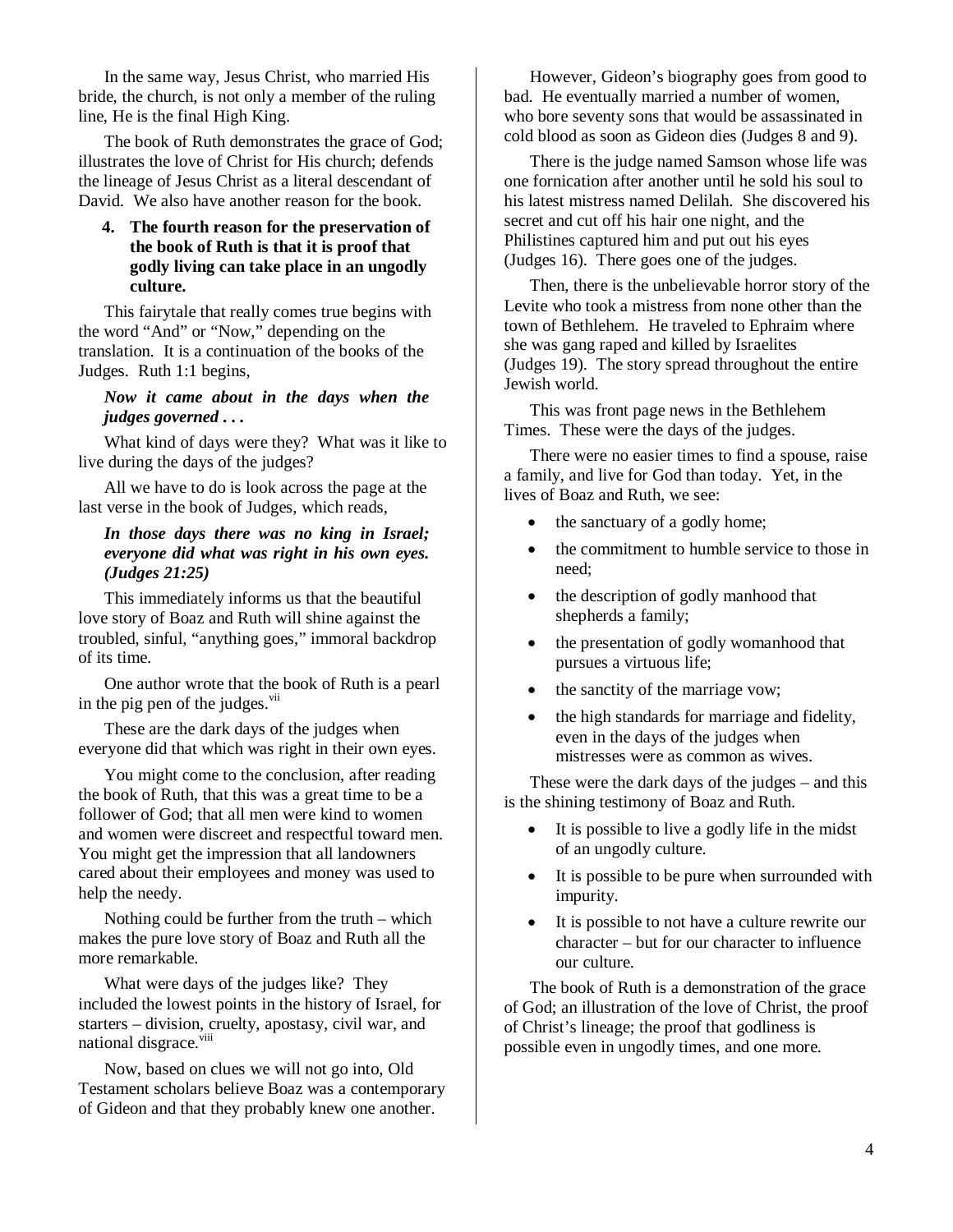**5. The fifth reason the book of Ruth is provided by God is to reveal the providence of God in the smallest details of life.** 

Let me give a quick overview of all the "coincidences" in this book. They include:

- The patriarch of this family, Elimelech, in his faithlessness, left the land of God and the people of God and just happened to go to Moab to live.
- One of Elimelech's sons, in his rebellion, just happened to marry a Moabite girl named Ruth.
- Ruth just happened to desire to follow after God and return to the land and people of God with Naomi ten years later.
- Ruth just happened to glean in a field which just happened to belong to Boaz who just happened to be a relative of Naomi's.
- Boaz just happened to be riding his horse to the field on the very day that Ruth just happened to choose his field in which to forage for leftover grain.
- Boaz just happened to be a godly single man, the son of a Gentile woman named Rahab, who just happened to have converted to Judaism years earlier and just happened to marry a Jewish man, so that their son just might happen to be open to the idea of a Gentile wife who had converted like his mother had.
- So, it just happened that Boaz and Ruth married and became part of the lineage of Christ, who would then carry not only Jewish blood, giving Him the right to sit on David's throne, but Gentile blood as an illustration that the bride He came to win would include both Jewish and Gentile believers.

Is it not amazing the way all this just happened?!

Not quite! This is a book that reveals that God is the Director in the symphony of life and He orchestrates all things to fulfill His purposes. Some of these events make sense to us now, and some will not make sense for generations.

At the outset of this dramatic tale:

- Boaz could be thinking, "Why doesn't God give me a wife?"
- Naomi will be asking, "God why did You take away my husband?"
- Ruth will be wondering, "What kind of God have I decided to follow? What are His people like?"
- Even Elimelech must have thought, "My faithlessness to follow God during the famine has ruined everything – everything is lost."

They have no idea. And the truth is, neither do we.

# **Conclusion**

So, as this story line begins, and as the curtain prepares to rise, take heart my friend – God happens to be the One writing your story and mine, for His glory and His purpose.

The best thing to do is follow God's lead; submit to each stroke of His quill as He crafts a tale that, in the end, will fit within His purpose and for His glory, and give us the greatest satisfaction. Our lives simply become the parchment upon which our sovereign Lord writes His purposes and His plans – His story line for us – His drama. No failure is final; no fear is fatal.

We are His story.

So let us be like the college student I read about several years ago who stood up at the end of a missions conference and held up a blank sheet of paper in front of her peers and said, "This piece of blank paper represents my life, now dedicated to Christ. It symbolizes that I am open to whatever He wants to write into my life . . . I'm willing for anything." Then she said, "The only thing I've done is, at the bottom of the page, signed my name. Everything is yet unknown, but I've already signed on . . . my life is His." May we be like her!

So, our Father begins, "Once upon a time . . ." We know it will end, "And he or she lived happily forever after." And, by the way, our story will never read, "The end." because our "happily ever after" will never, ever end.

This is the background to the drama of Ruth and Boaz. The curtain will rise in our next session together.